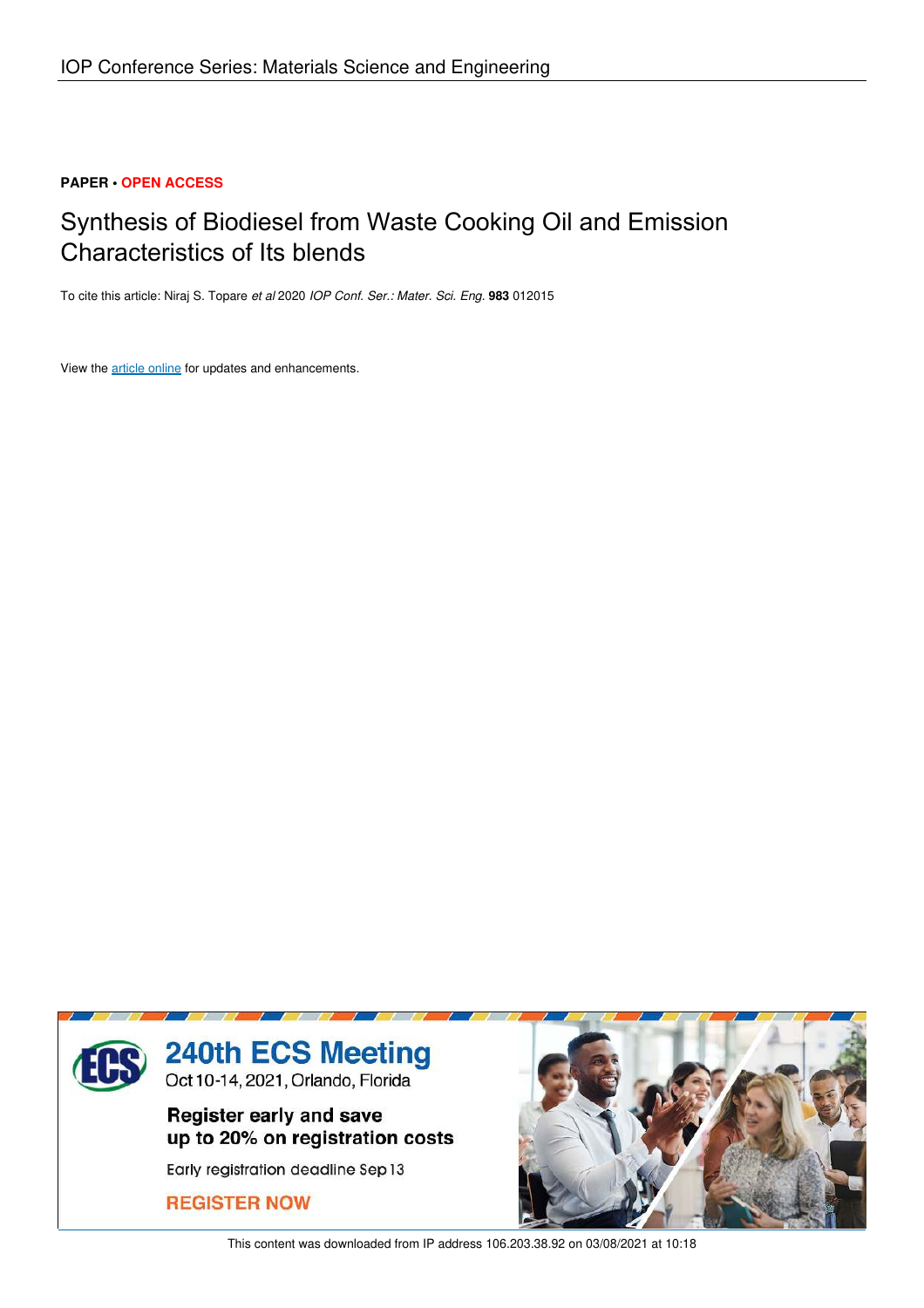# **Synthesis of Biodiesel from Waste Cooking Oil and Emission Characteristics of Its blends**

**Niraj S. Topare**1\***, Kiran D. Patil**<sup>1</sup> **, Satish V. Khedkar**<sup>2</sup>

1\*School of Chemical Engineering, Dr. Vishwanath Karad MIT World Peace University, Pune-411 038, India

IOP Publishing

<sup>2</sup>Department of Chemical Engineering, College of Engineering & Technology, Akola-444 104, India

E-mail: niraj.topare@mitwpu.edu.in, nirajtopare06@gmail.com

**Abstract.** In converting different vegetable oils for the respective esters, at a minimum reaction temperature and faster rate of the fatty acids, the catalyst plays a very important role which can be changed into fatty acid esters (FAME), also known as biodiesel by transesterification reaction with methanol. Homogenous and heterogeneous catalysts have been identified as catalysts and among these catalysts. Homogeneous catalysts were chosen because it was possible to generate more biodiesel at a comparatively faster rate. As a feedstock, soybean waste cooking oil (SWCO) was used in this research work. With the help of a conventional mechanical stirrer reactor, SWCO with methanol was heated at various temperatures. As a catalyst, sodium hydroxide (NaOH) and potassium hydroxide (KOH) is used. It evaluated the effect of various parameters such as reaction temperature (60<sup>o</sup>C, 70<sup>o</sup>C, and 80<sup>0</sup>C), the reaction time of 2 hours, and loading of the catalyst (0.5 wt. %, 0.7 wt. %, and 1 wt. % KOH and NaOH). Results show that biodiesel produced from soybean waste cooking oil was within the recommended standards of biodiesel fuel. The transesterification reaction using KOH catalyst was more effective than the NaOH catalyst. The yield and conversion of biodiesel produced from SWCO by using 0.5 wt. % KOH catalysts at  $60^{\circ}$ C are 93.2 % and 96.16 % respectively while; the yield and conversion of biodiesel produced from SWCO by using 0.5 wt. % NaOH catalysts at  $60^{\circ}$ C are 91.35 % and 94.5 % respectively. Blends of 10, 20, 30, 50 and 100% by volume of biodiesel derived from soybean waste cooking oil and diesel fuel were prepared as B10, B20, B30, B50 and B100. Biodiesel blends have ASTM standards that are similar to diesel fuel, and the ORSAT apparatus has used to exhaust gas.

#### **1. Introduction**

 After a rise in petroleum prices, biodiesel production is, due to its environmental benefits, a very new and technical field for researchers [1]. It is an efficient alternative fuel for diesel engines developed by the sterility reaction of various feedstock products such as vegetable oils or methanol animal fats. The commodity is called biodiesel or methyl ester, a replacement for non-toxic, sustainable, biodegradable diesel fuel. It lowers global warming emissions of petroleum diesel by biodiesel [2], for example carbon dioxide. The biomass diesel weights 11% oxygen and has no aromatic and sulphur [3,4]. The key challenge in our world, in these ten years, is the price of fossil diesel, which will one day be depleted. Find an alternative way to build a diesel substitute. For human beings, biodiesel is an urgent task [4]. Biodiesel has become a growing area of concern because of the rising populations and the depletion of fossil fuel in some countries because of the rise in oil prices and environmental concerns about pollution from the gas vehicles [5,6]. With oil prices increasing and gas supplies declining, an alternative fuel source has never been required. Biodiesel is an organic energy compound which can be produced by a transesterification reaction from different triglycerides (oils), alcohol and a (acid or basic) catalyst. This is chosen because the most commonly used source of decreased carbon chains are fatty acids. In this reaction, the oil is subjected straight to alcohol transesterification that results in a molecule of biodiesel [7,8].

 Some sources that can be used as raw material for biodiesel production are inedible oil, animal fats and vegetable oil [9]. However, vegetable oils from a plant used because it has similar fuel qualities to diesel fuel, not even for higher viscosity and low oxidative stability, which must be met before they are turned into organic diesel. For example, pure plant oils, straight vegetable oils (SVO) and waste vegetable cooking oils (WVCO), are the most common use of vegetable oils in the reaction to transesterification [10]. Waste vegetable oils, amongst other processed or high-quality oils, are one of the best natural sources. It is easier to collect from other business sectors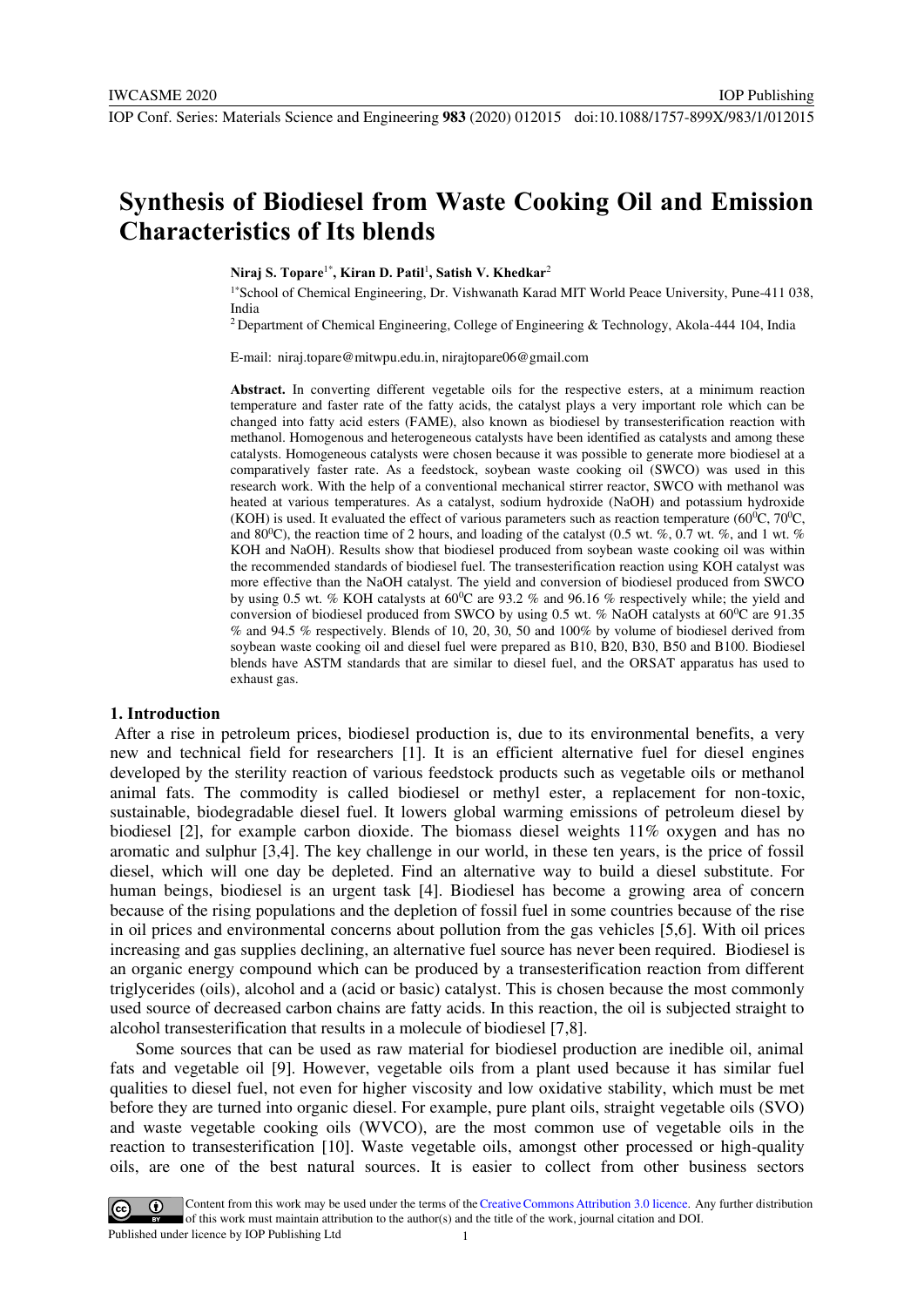IOP Publishing

(supermarket oils) than other oils [11]. Through the use of these oils as raw material, we can therefore reduce the cost of biodiesel production. Prevention of environmental contamination and low operating costs [12] are the principal advantages of using waste cooking oils for biodiesel production.

 Due to its high waste disposal costs, many people dispose of waste cooking oils directly to the environment, particularly in rural areas. These oils must be treatment before they are released from the atmosphere to avoid pollution [13]. It is important to use waste cooking oils efficiently in order to reduce the costs of production of biodiesel. This study was conducted with different homogeneous catalysts in the standard mechanical stirrer reactor to conduct bio-diesel output from the SWCO. SWCO contains high FFAs so that a transesterification of alkalis is done using methanol and (KOH & NaOH) catalysts. It is also used to determine the impact on the performance and exhaust emissions of diesel engines through biodiesel mixtures B10, B20, B30, B50 and B100 with diesel fuel.

### **2. Materials & Methods**

# *2.1. Materials*

Raw SWCO 10 litres from the local hotels were obtained. The KOH, NaOH and Methanol grades of analytical (AR) (99.5%) were used for testing. The heating mantle with the mechanic stirrer for heating the mixture in the reaction was used for a two-liter batch reactor equipped with a watercooled reflux condenser, and the mixture was continuously stirred in response to the traditional method transesterification. Biodiesel in all quantities is miscible with petrol. Biodiesel is often combined with diesel very frequently. The blend is commonly called B10, B20 or B50. The blend of 10% biodiesel and 90% diesel is indicated by the B10. In terms of the Cetane number [14], biodiesel is similar to diesel. The ignition quality of a fuel is this property. The combustion heat, pour point, cloud, viscosity, and oxidative stable of other characteristics showing biodiesel which are widely related to diesel [15]. Biodiesel can be contrasted with diesel in terms of both chemical and physical properties as outlined under table 1.

| <b>Property</b>                                          | <b>Biodiesel</b>      | <b>Diesel</b>    |  |  |
|----------------------------------------------------------|-----------------------|------------------|--|--|
| Composition                                              | <b>FAME</b> (C12-C22) | $HC(C10-C21)$    |  |  |
| Standard                                                 | ASTM D6751            | <b>ASTM D975</b> |  |  |
| Specific gravity (g/ml)                                  | 0.88                  | 0.85             |  |  |
| Kinetic viscosity (mm <sup>2</sup> /s) at $40^{\circ}$ C | $1.9 - 6.0$           | $1.9 - 4.1$      |  |  |
| <b>Cetane Number</b>                                     | $48 - 60$             | $40 - 55$        |  |  |
| Cloud point $(^0C)$                                      | $-3$ to 12            | $-15$ to 5       |  |  |
| Pour point $({}^{\circ}C)$                               | $-15$ to 16           | $-35$ to $-15$   |  |  |
| Flash point $(^{0}C)$                                    | 100-170               | 60-80            |  |  |

Table 1. Comparison by ASTM standards of the traditional properties of biodiesel with diesel

#### *2.2. Systems requirements (specifications)*

#### *2.2.1. Batch Reactor*

The reaction was performed in a 2-liter batch reactor consisting of an overhead mechanical stirrer, with an impeller inserted from the central opening of the reactive vial, which was fitted with a heating mantle, to allow a 2-liter batch reactor to be properly fixed. On one side of the batch reactor it is connected in order to feed the raw material (SWCO, catalyst and methanol) and to extract samples from the thermometer (up to  $120^{\circ}$ C) along with the other side stoppers. The batch reactor specification as shown in Table 2 below.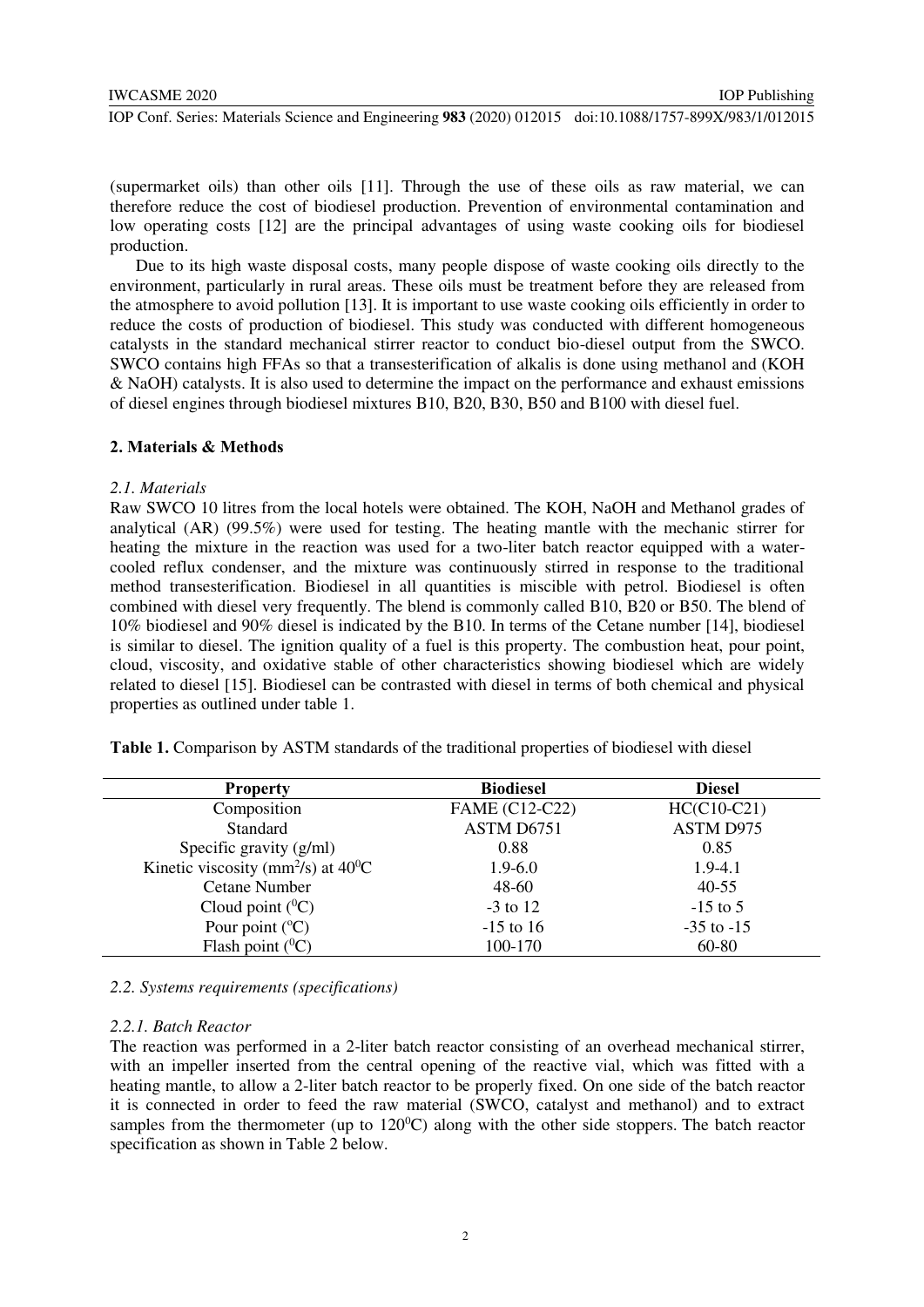| <b>Type of reactor</b>                      | Three-necked batch reactor |
|---------------------------------------------|----------------------------|
| <b>Material of Construction</b>             | Glass                      |
| Capacity of batch reactor                   | 2 liters                   |
| Diameter of batch reactor $(D_r)$           | 15.6 cm                    |
| Diameter of central neck of reactor $(d_1)$ | 4 cm                       |
| Diameter of impeller $(d_2)$                | $3.15$ cm                  |

**Table 2.** Specification of batch reactor for transesterification reaction

# *2.3. Experimental Procedure*

The transesterification reaction was carried out in the three-necked batch reactor having capacity 2 liters for homogenous catalyst (KOH and NaOH) concentration i.e. 0.5 wt%, 0.7 wt % and 1 wt % at different reaction time 2 hours and at different temperature i.e. 60  $^{\circ}$ C, 70  $^{\circ}$ C, 80 $^{\circ}$ C and at atmospheric pressure. The experimental set-up for biodiesel production is illustrated in Figure 1.



Figure 1. Experimental setup for biodiesel production

 SWCO and methanol sample was measured carefully by measuring cylinder. The amount of catalysts was weighed and taken in a batch reactor equipped with a stirrer, thermometer, and condenser. The reactor containing the mixture was kept on the water bath. The mixture was heated up to different temperature 60  $^{\circ}C$ , 70  $^{\circ}C$ , and 80 $^{\circ}C$  with continuous agitation for 2 hours respectively. As the boiling point of methanol is  $60^{\circ}$ C at this temperature it is evaporation, then it is condensed and refluxed back to the flask. When the reaction was finished, the outlet on the lower side of the reactor was drawn from the product and pour into the separating funnel which was mounted. Biodiesel, alcohol and soap were the upper layer. The bottom layer was glycerin, alcohol in abundance, catalyst, contaminants and traces of unreacted oil. The upper layer was purified: the alcohol removal was achieved by holding the mixture at a high temperature of  $80^{\circ}$ C and the saponified substance was removed-with warm water washing. The process flow diagram for SWCO development of biodiesel is shown in Figure 2.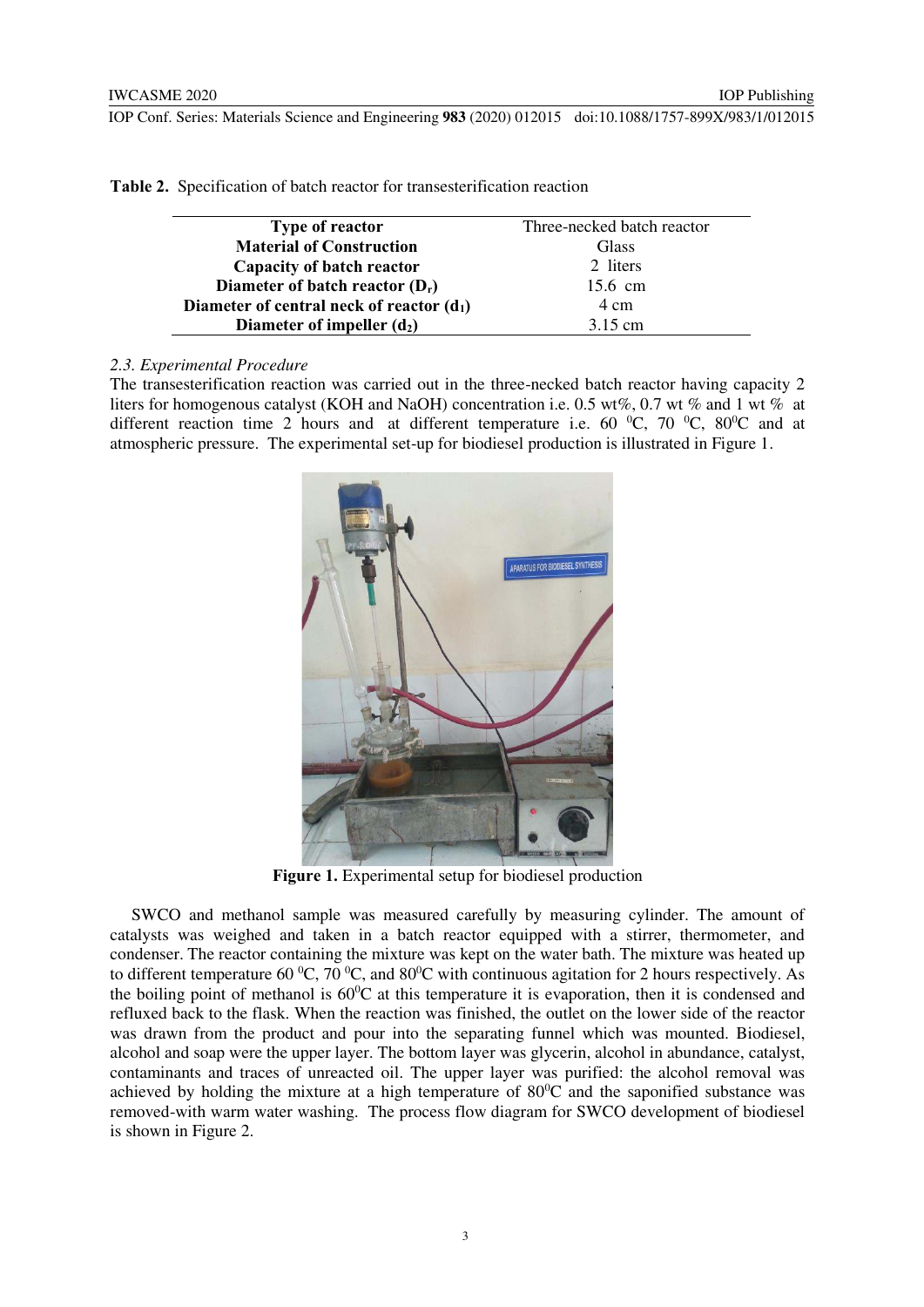

**Figure 2.** SWCO biodiesel development process flow diagram

# **3. Results and Discussions**

The reaction was carried out for different homogeneous catalyst 0.5 wt%, 0.7 wt% and 1 wt % KOH and NaOH respectively at 60  $^{\circ}$ C, 70  $^{\circ}$ C, 80 $^{\circ}$ C. Figure-3, 4, 5 and 6, 7, 8 shows the effect of the amount of catalyst (KOH and NaOH) on the yield and conversion of SWCO respectively at 60  $\degree$ C, 70  $\rm{^{0}C}$ , 80 $\rm{^{0}C}$ . The maximum yield was obtained for SWCO at 0.5wt% of KOH and NaOH catalyst respectively. It has also shown that the as amount of catalyst increases the percentage of yield and conversion decreases. Results show that the yield and conversion of biodiesel produced from SWCO by using 0.5 wt. % KOH catalysts are 93.2 % and 96.16 % respectively while; the yield and conversion of biodiesel produced from SWCO by using 0.5 wt. % NaOH catalysts are 91.35 % and 94.5 % respectively. It is possible to assume that the biodiesel production and transformation was greater than the NaOH catalyst with the use of the KOH catalyst. Acceptable operating conditions were met at  $60^{\circ}$ C reaction temperature, a reaction time of 2 hours and a KOH concentration of 0.5 wt. %.



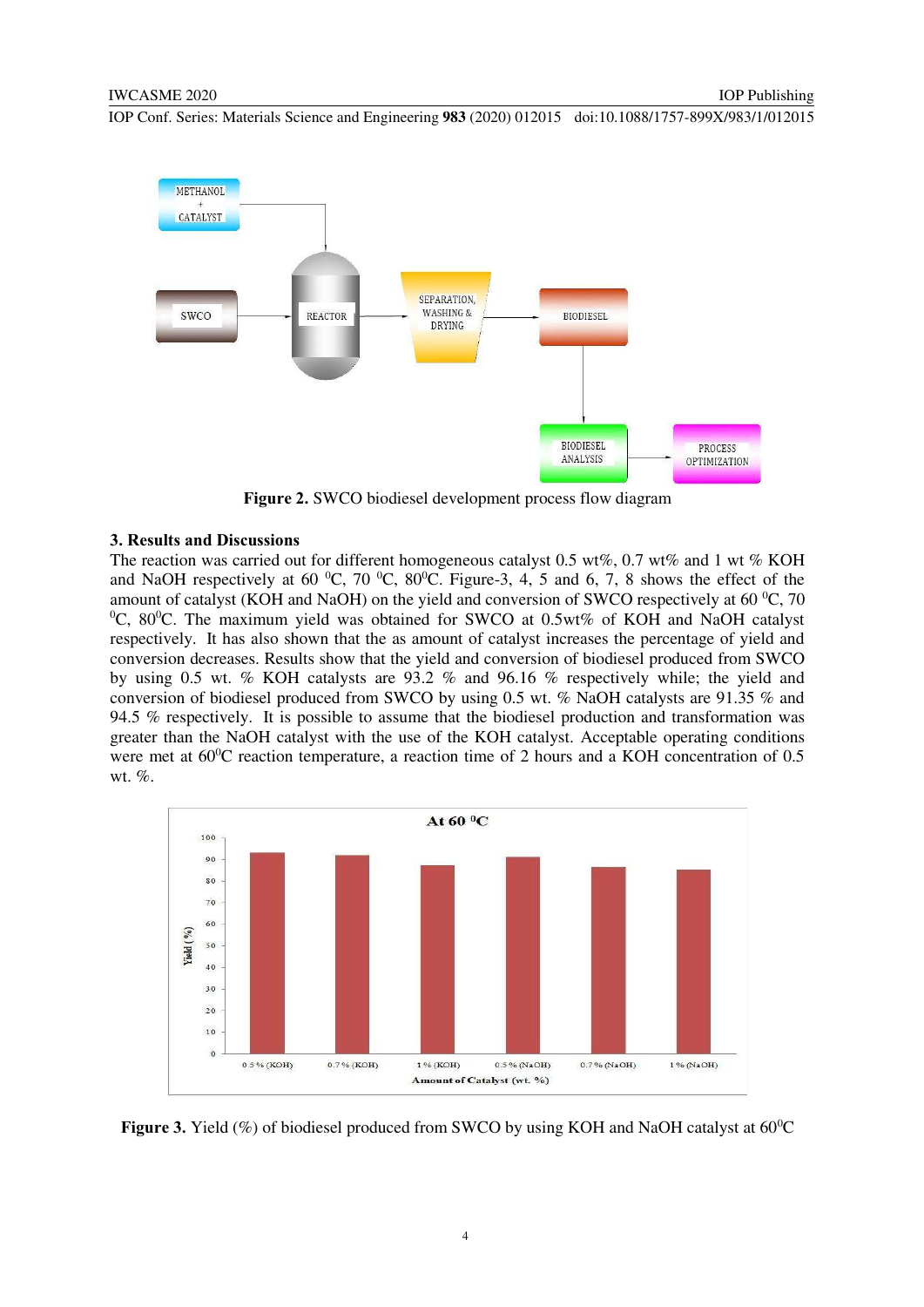

**Figure 4.** Yield (%) of biodiesel produced from SWCO by using KOH and NaOH catalyst at 70<sup>o</sup>C



Figure 5. Yield (%) of biodiesel produced from SWCO by using KOH and NaOH catalyst at 80<sup>°</sup>C



Figure 6. Conversion (%) of biodiesel produced from SWCO by using KOH and NaOH catalyst at  $60^0C$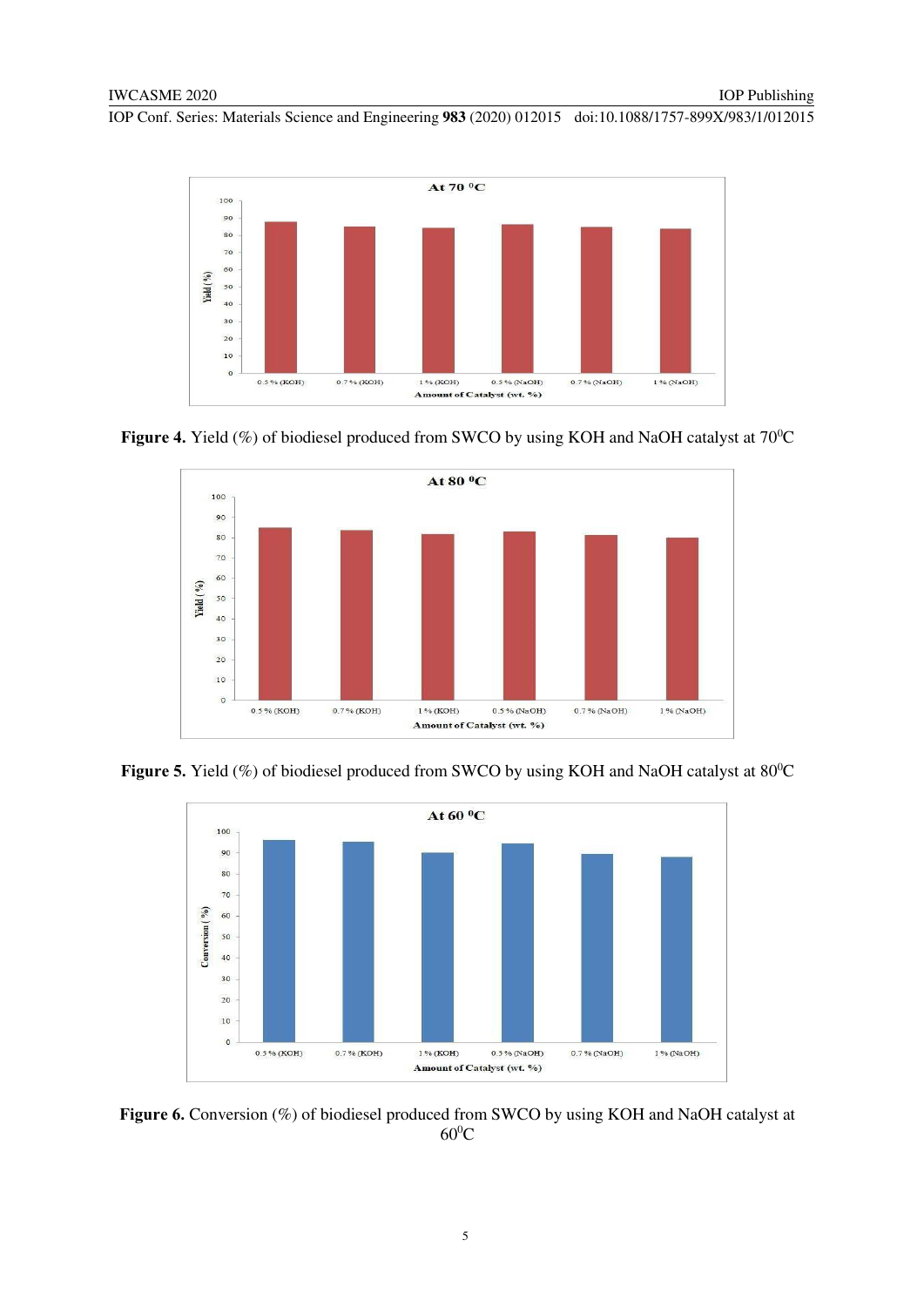

**Figure 7.** Conversion (%) of biodiesel produced from SWCO by using KOH and NaOH catalyst at  $70^0C$ 



**Figure 8.** Conversion (%) of biodiesel produced from SWCO by using KOH and NaOH catalyst at  $80^0C$ 

The biodiesel produced from waste cooking soybean oil is used as an alternative fuel to operate diesel engines. Biodiesel blends are produced by the combination of biodiesel and oil diesel in acceptable proportions under appropriate circumstances. The tested engine provides a speed of 1500 RPM with a production ability of 3.73 kW for maximum utilization and engine specification as shown in Table 3. Biodiesel was used to measure the engine performance parameters with B10, B20, B30, B50 and B100 blends. The properties of biodiesel and its blends in comparison to diesel fuel are represented in Table 4. For measurements of exhaust gas concentrations, the ORSAT devices were used. It is found from the exhaust gas study that the  $CO<sub>2</sub>$  emissions of biodiesel are substantially lower than those of diesel as well as the mixture B10, B20, B30 and B50. Biodiesel has a much higher  $O<sub>2</sub>$ percentage than diesel and biodiesel CO is zero as shown in Table 5.

|  |  |  | Table 3. Engine specification |
|--|--|--|-------------------------------|
|--|--|--|-------------------------------|

| Model                     | <b>SF</b>               |
|---------------------------|-------------------------|
| <b>Type</b>               | S                       |
| <b>Serial No</b>          | 11833                   |
| <b>BHP</b>                |                         |
| <b>CEX No</b>             | 12158                   |
| <b>Method of starting</b> | By using starting motor |